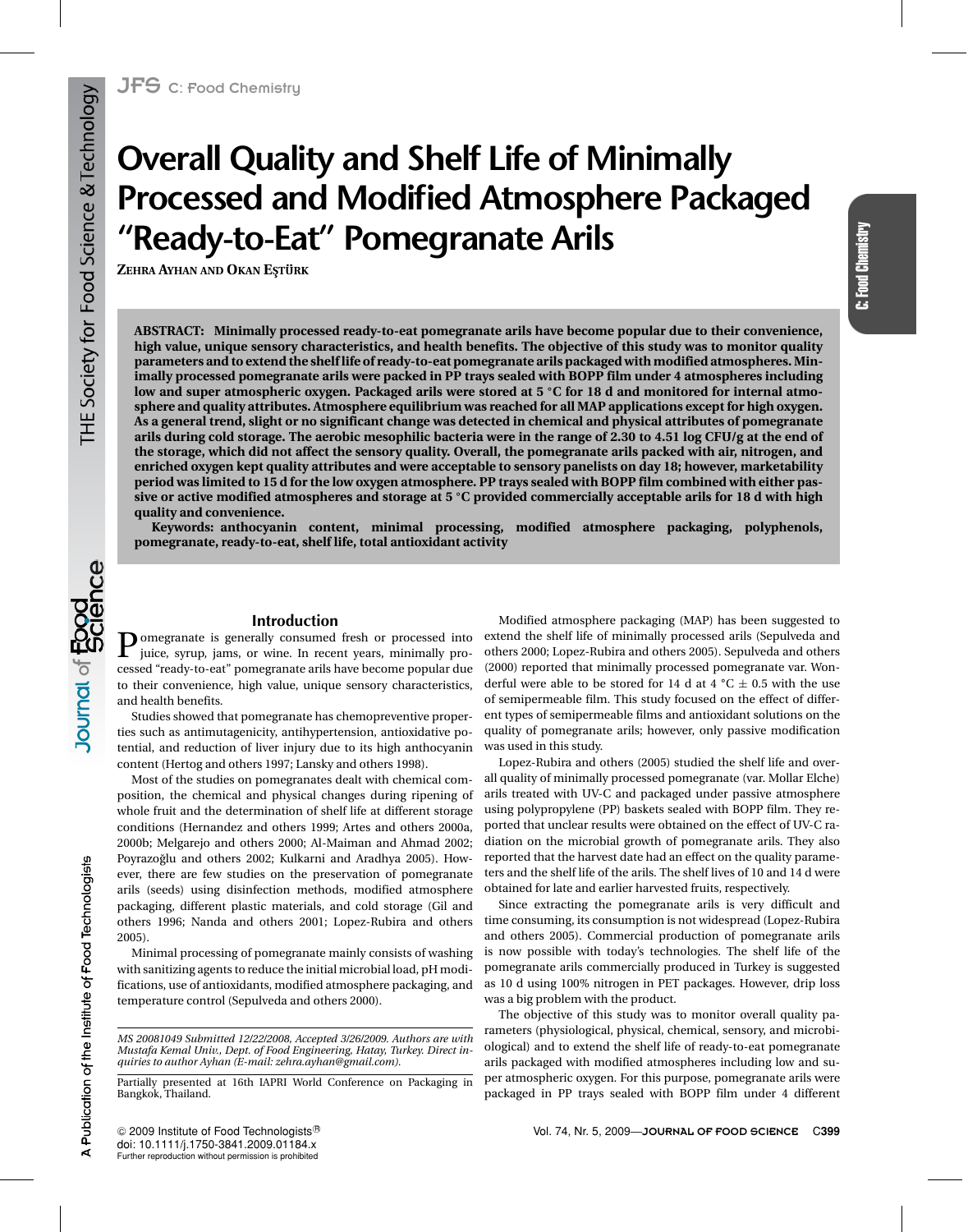atmospheres: low oxygen  $(5\% O_2 + 10\% CO_2 + 85\% N_2)$ , enriched oxygen (70%  $O_2 + 10\%$  CO<sub>2</sub> + 20% N<sub>2</sub>), 100% nitrogen, and air.

## **Materials and Methods**

#### **Materials**

Pomegranate fruits (*Punica granatum* L.) cv. Hicaznar grown under Mediterranean climatical conditions in Antalya, Turkey, were obtained at the commercial harvest date (mid-October) from a company, IC Tahal A.S. (Antalya, Turkey). Average weight of the fruit was 300 g with 50% yield. Chemicals were supplied from Merck (Darmstadt, Germany). PP trays (mono PP with the dimensions of  $144 \times 190 \times 50$  mm) and biaxially-oriented polypropylene film (BOPP, 20  $\mu$  with the OTR of 2300 cm<sup>3</sup> m<sup>-2</sup> day<sup>-1</sup> at 23 °C and 0% RH, and WVTR of 6.5 g m−<sup>2</sup> day−<sup>1</sup> at 38 **◦**C and 75% RH) were provided by Huhtamaki (Istanbul, Turkey) and Polinas (Manisa, Turkey), respectively.

#### **Fruit processing and packaging procedures**

The damaged fruits were removed and the outer skins of healthy fruits uniform in size and appearance were washed in 200  $\mu$ LL<sup>-1</sup> chlorine (NaOCl) solution using a brush. Husks were carefully cut at the equatorial zone with sharpened knifes and the arils were manually extracted. The extracted arils were collected in a tray and mixed to assure uniformity. The samples were dipped in a solution containing 1% citric acid (w/v) and 100  $\mu$ LL<sup>-1</sup> chlorinated water which is suggested by Gil and others (1996), and washed arils were dried for 15 min. Dried arils were weighed as 350 g in PP trays previously sanitized with 3% (v/v) hydrogen peroxide  $(H_2O_2)$ . PP trays were sealed with BOPP film using a modified atmosphere packaging machine (MECA 501, Champigny sur Marne, France) combined with triple gas mixer (KM60-3, Witt, Germany). Four different gas compositions were selected as packaging atmospheres: air (MAP1), 100% N<sub>2</sub> (MAP2), 5% O<sub>2</sub> 10% CO<sub>2</sub> 85% N<sub>2</sub> (MAP3), and 70% O<sub>2</sub>  $10\%$  CO<sub>2</sub> 20% N<sub>2</sub> (MAP4). Two replicates of each atmosphere were made. Packaged samples were stored at 5 **◦**C and 75% relative humidity for 18 d, and sampling was carried out on 0, 3, 6, 9, 12, 15, and 18 d of storage. Two packs were analyzed for each application on sampling days.

#### **Analysis**

**Internal headspace composition and gas production analysis.** Before opening the packages, the gas composition (oxygen and carbon dioxide) inside the packages was determined using a gas analyzer (PBI Dansensor, Ringsted, Denmark). Gas analysis was performed by inserting a needle attached to the gas analyzer through an adhesive seal fixed on the lidding material. A total of 15 mL of gaseous sample was extracted from the headspace using an airtight syringe attached to the analyzer. The measurements were taken at 2 different sides of each package. Total of 4 measurements were made at 2 packs for each treatment. The results were represented as  $O_2$  and  $CO_2$ %. Immediately after completing the gas analysis, packages were opened and used for microbial, sensory, physical, and chemical analyses.

#### **Physical Attributes**

**Color.** Color measurements were performed using a Minolta chromameter model CR-400 (Osaka, Japan). Twenty grams of arils were weighed into a petri dish and the color of the arils was measured on 5 different points of the dish (Artes and others 2000a). Measurements were done at 2 packages and the mean of 10 measurements was calculated for each application. In the CIE *L*∗, *a*∗, *b*<sup>∗</sup> uniform color space, *L*<sup>∗</sup> indicates lightness, *a*<sup>∗</sup> chromacity on a

green (−) to red (+) axis, and  $b^*$  chromacity on a blue (−) to yellow (+) axis. Before each measurement, the apparatus was standardized against a white plate (Illuminants C:  $Y = 93.6$ ,  $x = 0.3133$ ,  $y =$ 0.3195).

**Texture.** Textural analysis was carried out using a texture analyzer (TA-XT Plus, Stable Micro Systems, Surrey, England). Twelve grams of arils were weighed into a  $28 \text{ cm}^2$  metal plate and were crushed using a 5-cm diameter cylindrical probe. Maximum force (N) was measured and expressed as firmness. A speed of 5 mm/s and penetration distance of 7 mm were used. A total of 10 measurements were made for each application.

#### **Chemical Attributes**

**Titratable acidity, pH, and total soluble solids.** A total of 60 g of arils were hand pressed for extracting the juice and filtered using cheesecloth. The juice of the sample was directly used for pH and soluble solid content (AOAC 2003). pH measurements were performed using a pH meter (Model pH-315i; WTW, Weilheim, Germany). Total soluble solids (TSS) were measured by hand refractometer (Model N-50E; Atago, Tokyo, Japan) and expressed as **◦**Brix at 20 **◦**C. Total titratable acidity was determined potentiometrically using 0.1 N NaOH to the titration end point of pH 8.1 using 5 mL of juice diluted with 50 mL of distilled water and expressed as citric acid%. All analyses were done as 4 replicates.

**Total phenolic content.** Total polyphenols were determined by the Folin–Ciocalteu method (Singleton and Rossi 1965) using gallic acid as the standard. The results are expressed in milligrams of gallic acid equivalents per 1 L of juice.

**Total anthocyanin content.** Total juice anthocyanin content was determined by the pH-differential method described by Lee and others (2005) using 2 buffer systems: potassium chloride buffer, pH 1 (0.025M), and sodium acetate buffer, pH 4.5 (0.4M). The sample diluted with corresponding buffer and the absorbance was measured at 520 and 700 nm. Total anthocyanins were calculated as cyanidin-3-glucoside according to the following equation:

Total anthocyanins (mg/L) = 
$$
\frac{A \times MW \times DF \times 1000}{\varepsilon \times 1}
$$

where *A* = (*A*<sup>520</sup> − *A*700) pH 1 − (*A*<sup>520</sup> − *A*700) pH 4.5; *MW* (molecular weight) =  $449.2$  g/mol for cyanidin-3-glucoside;  $DF =$  dilution factor; 1 = pathlength in cm;  $\varepsilon$  = 26900 molar extinction coefficient in liter per mol per centimeter for cyanidin-3-glucoside; 1000 = conversion from grams to milligrams. All analyses were done as 4 replicates  $(n=4)$ .

**Total antioxidant activity.** Total antioxidant activity of pomegranate juice was determined by the DPPH method described by Moon and Terao (1998). Fresh pomegranate juice (0.1 mL) was mixed with 0.9 mL of 100 mM Tris–HCl buffer (pH 7.4) to which 1 mL of DPPH (500  $\mu$ M in ethanol) was added. The mixture was shaken vigorously and left to stand for 30 min. Absorbance of the resulting solution was measured at 517 nm by a UV–Visible spectrophotometer (UV-160A, Shimadzu, Kyoto, Japan). The antioxidant activity was calculated using the following equation:

Total antisvidant activity (
$$
\%
$$
) =  $\left(1 - \frac{A_{Sample (517 nm)}}{A_{Control (517 nm)}}\right) \times 100$ 

**Microbial quality.** Microbiological quality was screened by total plate count on plate count agar (PCA, Merck) and by yeast and mold counts on potato dextrose agar (PDA, Merck) acidified with tartaric acid. Two packages were opened under hygenic conditions, and a 10-g sample was placed into a sterile stomacher bag with

C: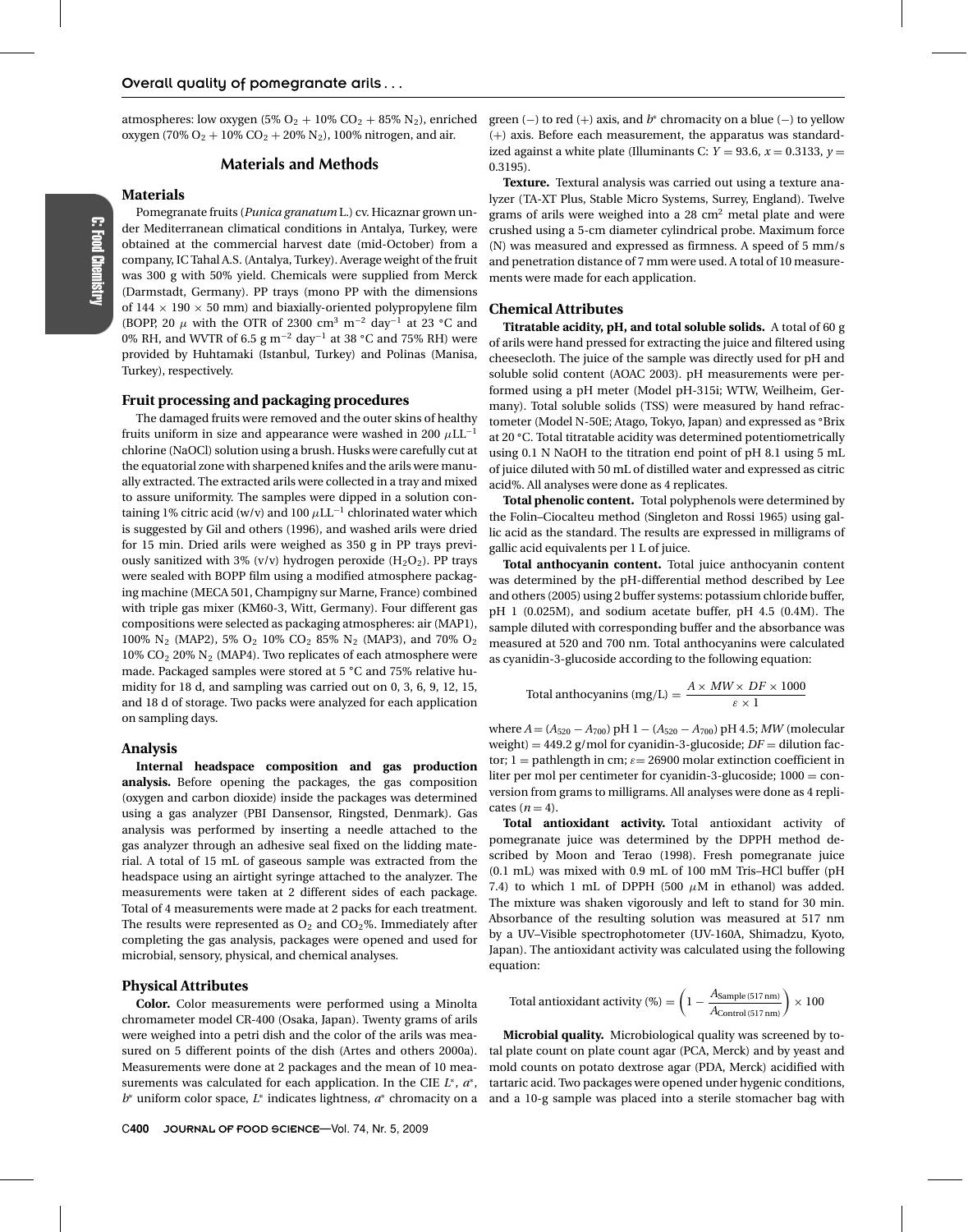90 mL of peptone water. Samples were homogenated for 5 min and variable respiration rates (RR) of the fruit by Lopez-Rubira and othserial dilutions were made in peptone water. Appropriate dilutions were plated onto duplicate plates of PCA and PDA medium. Plates were incubated at 37 **◦**C for 2 d for total mesophilic aerobic bacteria and at 22 **◦**C for 5 d for yeasts and molds. The results were presented as log CFU/g.

**Sensory evaluation.** Sensory evaluation of pomegranate arils was performed during storage by a sensory panel of 8 trained judges. Panelists were asked to evaluate color, freshness, taste, texture, and product acceptability using a 5-point scale. Scores of 3 and above were considered as acceptable for commercial purposes. Overall product acceptability was scored on a 5-point hedonic scale where 5 corresponded to extremely liked and 1 corresponded to extremely disliked.

**Data analysis.** Data were analyzed using the Statistical Analysis System software program, version 8.02 (SAS Inst., Cary, N.C. U.S.A.). The effects of applications, storage time and their interaction on the quality parameters were analyzed by PROC MIXED procedure of SAS (SAS, 2001) and Duncan's multiple range tests with examination for significant differences ( $P \leq 0.05$ ).

### **Results and Discussion**

#### **Internal headspace gas composition**

Figure 1 and 2 present headspace atmospheres, percent oxygen, and carbon dioxide, respectively. The results showed that the  $O<sub>2</sub>$ levels decreased and  $CO<sub>2</sub>$  increased within packages during storage as reported by Lopez-Rubira and others (2005). The oxygen concentration reached equilibrium for MAP2 (100% nitrogen) and MAP3 (5%  $O_2$ ) after 6 d of storage; however, the  $O_2$  concentration decreased and  $CO<sub>2</sub>$  values increased continuously under initially enriched oxygen atmosphere (MAP4). Although the initial oxygen level was 0% for MAP2 application with 100% nitrogen, the oxygen concentration increased inside the package to 2.7% at the storage day of 18 due to film permeability. For the passive MAP (MAP1), the oxygen concentration remained constant after 9 d of storage indicating that when an internal atmosphere was passively modified by product respiration, more time was necessary to reach the gas equilibrium. However, the steady state for  $O_2$  and  $CO_2$ (equilibrium) was not achieved for passively modified atmosphere packaged pomegranate arils during storage which was related to ers (2005).

Carbon dioxide levels increased for all applications during storage; however, the increase was much higher for enriched oxygen application (MAP4) than the other MAP applications (Figure 2). At the end of the storage, carbon dioxide concentration reached 35% under enriched oxygen, 23%, 19%, and 23% under passive (MAP1), MAP with nitrogen (MAP2), and MAP with low oxygen applications (MAP3), respectively. These increases in  $CO<sub>2</sub>$  levels did not cause off-flavor development as perceived by sensory panelists. Although atmospheres enriched in  $CO<sub>2</sub>$  are suggested to prolong the commercial life of the seeds (Hess-Pierce and Kader 1997), a more permeable film to  $CO<sub>2</sub>$  could be preferred to avoid  $CO<sub>2</sub>$  accumulation in the package.

#### **Physical quality**

The color characteristics of pomegranate arils are presented by Table 1. In the overall analysis of variance (ANOVA) model, there was no significant effect of MAP or storage time (*P* > 0.05) on redness (*a*∗), which is used as an indicator of color stability. Similarly, the effects of MAP and storage time were insignificant on yellowness ( $b^*$ ) values of pomegranate arils ( $P > 0.05$ ). Although there were some small fluctuations, redness and yellowness values did not change much throughout the storage. There were significant effects of MAP application, storage day and MAP application  $\times$  storage day interaction for lightness  $(L^*)$  values ( $P \leq 0.05$ ). The  $L^*$  value of the aril did not differ much during 18 d of storage under passive (MAP1) and active MAPs with low (MAP2 and MAP3) and high oxygen (MAP4) applications. Anthocyanins are responsible for the color of the pomegranate seeds. There were also no significant differences between MAP applications in terms of total anthocyanin content which is in agreement with the color measurements. A study by Artes and Tomas-Barberan (2000) showed that preservation of the seeds with passive and active MAP resulted in similar pigment stability.

There were significant effects of MAP application, storage day, and MAP applications  $\times$  storage day interaction on the texture (firmness) values ( $P \le 0.05$ ). While the firmness value was 157.6 N at day 0, it was significantly increased at 3 d of storage to 191.6, 183.4,



**Figure 1-Effect of modified atmosphere packaging (MAP) on the headspace oxygen concentration (%) during** storage. (MAP1: 21% O<sub>2</sub>, 79% N<sub>2</sub>; MAP2: 100% N<sub>2</sub>; MAP3: 5% O<sub>2</sub>, 10% CO<sub>2</sub>, 85% N<sub>2</sub>; MAP4: 70% O<sub>2</sub>, 10% CO<sub>2</sub>, 20% **N2. Points without error bars are smaller than symbols.)**



Figure 2-Effect of modified atmosphere packaging **(MAP) on the headspace carbon dioxide concentration** (%) during storage. (MAP1: 21% O<sub>2</sub>, 79% N<sub>2</sub>; MAP2: 100% **N<sub>2</sub>; MAP3: 5% O<sub>2</sub>, 10% CO<sub>2</sub>, 85% N<sub>2</sub>; MAP4: 70% O<sub>2</sub>, 10% CO2, 20% N2. Points without error bars are smaller than symbols.)**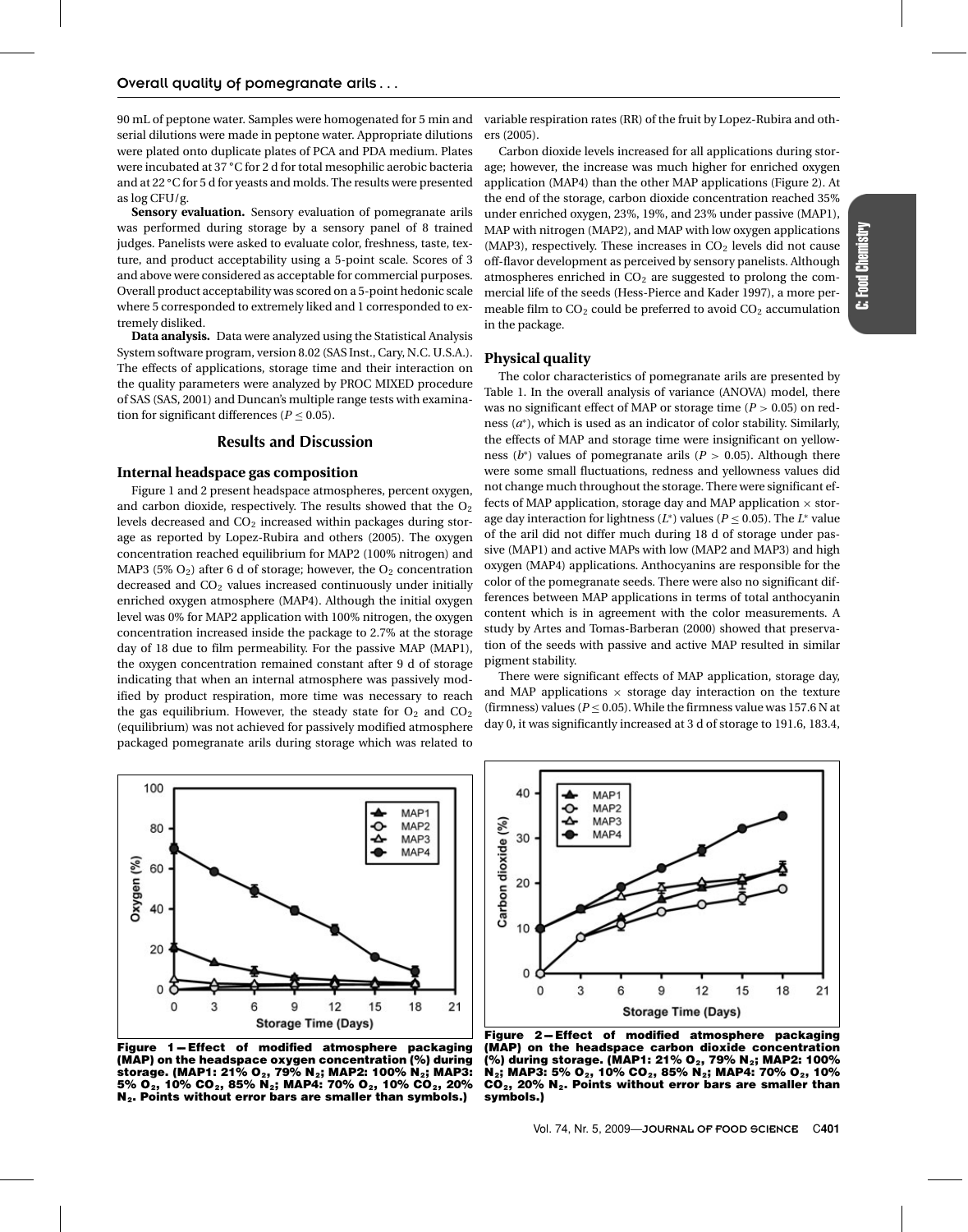192, and 195.5 for MAP1, MAP2, MAP3, and MAP4, respectively (Table 1). There was no significant difference between MAP applications until 9 d of storage in terms of texture. However, the difference became significant between MAP 4 and the other applications after the storage time of 15 d. Firmness of pomegranate arils packaged under enriched oxygen (MAP4) was significantly higher than the other MAP applications after the 15th day of storage. Changes in firmness could be due to changes in water content during storage. However, this increase in firmness determined by the texture analyzer was not perceived by the sensory panelists where no significant difference was observed among MAP applications in terms of texture values.

#### **Chemical quality**

Table 2 and 3 present chemical parameters of minimally processed and modified atmosphere packaged arils during cold storage. Results showed that there was no significant effect of modified atmosphere on TSS until the storage time of 18 d (*P* > 0.05). At the 18 day of storage, TSS of pomegranate arils under passive MAP (MAP1) was slightly higher than the other MAP applications. For all MAP applications, the TSS remained unchanged for the storage of 9 d and started to decrease for the rest of the storage. Artes and others

(2000b) also reported that there was no significant but slight changes observed in TSS of pomegranate during cold storage.

In general, no significant difference was observed between atmospheres in terms of total titratable acidity (TTA; *P* > 0.05). However, storage time had significant effect on TTA at all applications ( $P \leq 0.05$ ). TTA significantly decreased in all applications especially at the 3rd day  $(P < 0.05)$  and stayed almost unchanged for the rest of the storage. Decrease in acidity during storage is in agreement with the results of Artes and others (2000b). This could be related to metabolic activities of pomegranate during storage.

There was not much difference observed between MAP applications in terms of product pH during storage. The pH decreased from 3.30 to 3.27 at the end of storage for almost all applications. Although changes in pH were slight, it was found to be statistically significant ( $P < 0.05$ ). Artes and others (2000b) reported that at the end of the shelf life, all treatments maintained or increased pH values, except pomegranate fruits in perforated PP at 5**◦**C, which had slightly decreased pH values.

There were significant effects of MAP application, storage day and MAP application  $\times$  storage day interaction on the total phenol content ( $P \leq 0.05$ ). In general, total phenolic content (milligrams gallic acid equivalent/liter of fruit juice) of pomegranate arils

Table 1-The effect of MAP on the physical parameters (color and texture) of pomegranate arils during cold **storage.**

|                        |                                                      |                                                    | Color <sup>1</sup> and texture (firmness) <sup>2</sup>                                                                                                                                                                                                                                                                                                                                                       |                                                                                                                                                                                                                                                                                                                                                                                                                                                                                                                                                                                                                                               |                                                                                                                                                          |                                                                                                                                                                                                                                                                                                                                                                                                                                |                                                                                                                                                                                 |                                                                                                                                                                                                         |  |  |  |
|------------------------|------------------------------------------------------|----------------------------------------------------|--------------------------------------------------------------------------------------------------------------------------------------------------------------------------------------------------------------------------------------------------------------------------------------------------------------------------------------------------------------------------------------------------------------|-----------------------------------------------------------------------------------------------------------------------------------------------------------------------------------------------------------------------------------------------------------------------------------------------------------------------------------------------------------------------------------------------------------------------------------------------------------------------------------------------------------------------------------------------------------------------------------------------------------------------------------------------|----------------------------------------------------------------------------------------------------------------------------------------------------------|--------------------------------------------------------------------------------------------------------------------------------------------------------------------------------------------------------------------------------------------------------------------------------------------------------------------------------------------------------------------------------------------------------------------------------|---------------------------------------------------------------------------------------------------------------------------------------------------------------------------------|---------------------------------------------------------------------------------------------------------------------------------------------------------------------------------------------------------|--|--|--|
|                        | Application <sup>3</sup>                             | Day 0                                              | Day 3                                                                                                                                                                                                                                                                                                                                                                                                        | Day 6                                                                                                                                                                                                                                                                                                                                                                                                                                                                                                                                                                                                                                         | Day 9                                                                                                                                                    | Day 12                                                                                                                                                                                                                                                                                                                                                                                                                         | Day 15                                                                                                                                                                          | Day 18                                                                                                                                                                                                  |  |  |  |
| $L^*$                  | MAP <sub>1</sub><br>MAP <sub>2</sub><br>MAP3<br>MAP4 |                                                    |                                                                                                                                                                                                                                                                                                                                                                                                              | $14.53 \pm 1.76$ <sup>A</sup> <sub>bc</sub> $14.05 \pm 1.18$ <sup>B</sup> <sub>bc</sub> $14.79 \pm 1.85$ <sup>A</sup> <sub>bc</sub> $16.88 \pm 2.69$ <sup>A</sup> <sub>s</sub><br>$14.53 \pm 1.76$ <sup>A</sup> <sub>cd</sub> $15.70 \pm 1.39$ <sup>A</sup> <sub>bc</sub> $16.27 \pm 2.44$ <sup>A</sup> <sub>abc</sub> $13.35 \pm 1.59$ <sup>B</sup> <sub>d</sub><br>$14.53 \pm 1.76$ <sup>A</sup> <sub>a</sub> $14.92 \pm 1.79$ <sup>AB</sup> <sub>a</sub> $14.71 \pm 2.82$ <sup>A</sup> <sub>a</sub><br>$14.53 \pm 1.76$ <sup>A</sup> $\frac{1}{2}$ 15.72 $\pm$ 1.56 <sup>A</sup> $\frac{1}{2}$ 14.55 $\pm$ 1.11 <sup>A</sup> $\frac{1}{2}$ | $12.13 \pm 1.52^{\text{\tiny B}}$ h<br>15.64 $\pm$ 2.08 <sup>A</sup> <sub>a</sub>                                                                        | 14.86 ± 2.15 <sup>A</sup> <sub>bc</sub> 15.49 ± 2.32 <sup>A</sup> <sub>ab</sub> 13.13 ± 2.05 <sup>B</sup> <sub>c</sub><br>16.13 $\pm$ 2.57 <sup>A</sup> ahs 17.02 $\pm$ 2.17 <sup>A</sup> ah 17.90 $\pm$ 1.66 <sup>A</sup> a<br>$14.66 \pm 2.83^{\circ}$ 16.40 $\pm 2.52^{\circ}$ 14.61 $\pm 2.65^{\circ}$ a<br>$14.21 \pm 2.52^{\circ}$ 15.01 $\pm$ 2.26 <sup>A</sup> <sub>3</sub> 14.89 $\pm$ 2.53 <sup>B</sup> <sub>3</sub> |                                                                                                                                                                                 |                                                                                                                                                                                                         |  |  |  |
| a*                     | MAP1<br>MAP <sub>2</sub><br>MAP3<br>MAP4             |                                                    |                                                                                                                                                                                                                                                                                                                                                                                                              | $16.61 \pm 3.30^{\circ}$ $17.16 \pm 2.55^{\circ}$ $15.87 \pm 4.20^{\circ}$<br>$16.61 \pm 3.30^{\circ}$ , $15.36 \pm 3.77^{\circ}$ , $16.58 \pm 2.76^{\circ}$ ,<br>$16.61 \pm 3.30^{\circ}$ <sub>ab</sub> $18.29 \pm 3.00^{\circ}$ 14.60 $\pm 3.14^{\circ}$ <sub>b</sub><br>$16.61 \pm 3.30$ <sup>A</sup> $16.07 \pm 2.50$ <sup>A</sup> 16.50 $\pm 2.38$ <sup>A</sup> $\approx$                                                                                                                                                                                                                                                                | $17.26 \pm 3.58$ <sup>A</sup><br>$17.77 \pm 3.73$ <sup>A</sup> <sub>a</sub><br>16.55 $\pm$ 2.89 <sup>A</sup> <sub>sh</sub><br>$17.18 \pm 3.00^{\circ}$ . | $17.08 \pm 2.76$ <sup>A</sup><br>15.22 $\pm$ 2.89 <sup>A</sup> $\overline{a}$<br>$15.42 \pm 3.20^{\circ}$ and $17.14 \pm 3.73^{\circ}$ and $15.35 \pm 3.60^{\circ}$ and<br>$15.83 \pm 2.77^{\circ}$                                                                                                                                                                                                                            | $17.74 \pm 3.65^{\circ}$ 16.81 $\pm$ 3.25 <sup>A</sup><br>$14.53 \pm 3.75$ <sup>A</sup> 16.27 $\pm$ 4.07 <sup>A</sup><br>$16.38 \pm 3.31^{\circ}$ 17.26 $\pm$ 3.53 <sup>A</sup> |                                                                                                                                                                                                         |  |  |  |
| $h^*$                  | MAP1<br>MAP <sub>2</sub><br>MAP3<br>MAP4             | $5.22 \pm 1.01^{\circ}$<br>$5.22 \pm 1.01^{\circ}$ | $5.37\pm1.06^{\mathsf{A}}$ a<br>$5.22 \pm 1.01^{\circ}$ <sub>ab</sub> $5.58 \pm 0.92^{\circ}$ <sub>a</sub> $4.65 \pm 0.59^{\circ}$ <sub>b</sub><br>$5.22 \pm 1.01^{\circ}$ $5.63 \pm 1.29^{\circ}$ $4.90 \pm 0.76^{\circ}$<br>$4.99\pm0.85^{\mathsf{A}}$ a                                                                                                                                                   | $4.89 \pm 1.10^{\circ}$<br>4.91 $\pm$ 0.85 <sup>A</sup> <sub>a</sub>                                                                                                                                                                                                                                                                                                                                                                                                                                                                                                                                                                          | $5.78 \pm 0.61$ <sup>A</sup> <sub>a</sub><br>$5.15 \pm 0.72^{AB}$ <sub>ah</sub><br>$4.80 \pm 1.06^B$<br>$5.33 \pm 0.74^{AB}$                             | $5.63 \pm 0.74^{\circ}$<br>$4.93 \pm 0.97^{\text{A}}$ <sub>ah</sub><br>$4.91 \pm 0.96^{\text{A}}$<br>$5.14 \pm 0.74^{\circ}$                                                                                                                                                                                                                                                                                                   | $5.00\pm0.92$ <sup>A</sup><br>$4.97 \pm 0.79^{\text{A}}$                                                                                                                        | $5.50 \pm 1.10^{\circ}$ 4.83 $\pm$ 0.95 <sup>A</sup> <sub>3</sub><br>$4.82 \pm 0.99^{\text{A}}_{\text{ab}}$ 5.12 $\pm$ 0.82 <sup>A</sup> ah<br>$5.05 \pm 0.89^{\text{A}}$<br>$5.59 \pm 0.59^{\text{A}}$ |  |  |  |
| <b>Firmness</b><br>(N) | MAP <sub>1</sub><br>MAP <sub>2</sub><br>MAP3<br>MAP4 |                                                    | $157.6 \pm 23.9^{\circ}$ $191.6 \pm 16.7^{\circ}$ $191.4 \pm 10.4^{\circ}$ a<br>$157.6 \pm 23.9^{\circ}$ $183.4 \pm 10.6^{\circ}$ h<br>$157.6 \pm 23.9$ <sup>A</sup> <sub>h</sub> $192.0 \pm 25.4$ <sup>A</sup> <sub>a</sub> $189.8 \pm 10.9$ <sup>A</sup> <sub>a</sub><br>$157.6 \pm 23.9$ <sup>A</sup> <sub>d</sub> $195.5 \pm 21.9$ <sup>A</sup> <sub>bc</sub> $182.5 \pm 14.7$ <sup>A</sup> <sub>c</sub> | $185.2 \pm 10.1^{\circ}$                                                                                                                                                                                                                                                                                                                                                                                                                                                                                                                                                                                                                      | 194.0 $\pm$ 8.8 <sup>A</sup> <sub>a</sub><br>$186.0 \pm 5.4^{\circ}$<br>$185.2 \pm 8.6^B$<br>188.4 $\pm$ 8.2 <sup>AB</sup>                               | 198.6 $\pm$ 12.0 <sup>AB</sup><br>$205.0 \pm 4.8^{\circ}$<br>$189.5 \pm 9.5^{\rm B}$<br>$195.2 \pm 11.8^{\circ}$ kg.                                                                                                                                                                                                                                                                                                           | 191.3 $\pm$ 10.7 <sup>B</sup> <sub>a</sub><br>$186.9 \pm 7.4$ <sup>B</sup> h<br>$187.0 \pm 9.6^8$<br>$209.1\pm6.2^{\mathsf{A}}$ ah                                              | 188.2 $\pm 7.8^{\circ}$<br>186.1 $\pm$ 7.5 <sup>B</sup> <sub>h</sub><br>183.1 $\pm$ 9.5 <sup>B</sup> <sub>a</sub><br>$216.5 \pm 14.9^{\circ}$                                                           |  |  |  |

<sup>1</sup> L<sup>∗</sup> = lightness; a<sup>∗</sup> = redness; b\* = yellowness.<br><sup>2</sup>For each column, similar capital letters (superscript) are not significantly different at P ≤ 0.05 among MAP treatments. For each parameter, similar small letters (subscript) in rows are not significantly different at  $P \le 0.05$  during storage.<br>3MAP1: 21% O<sub>2</sub>, 79% N<sub>2</sub>; MAP2: 100% N<sub>2</sub>; MAP3: 5% O<sub>2</sub>, 10% CO<sub>2</sub>, 85% N<sub>2</sub>; MAP4: 70% O<sub>2</sub>, 10% CO<sub>2</sub>, 20% N<sub>2</sub>.

Table 2-The effect of MAP on chemical parameters (pH, TTA, and TSS) of pomegranate arils during cold storage.

|                                    |                                             |                                                                                                              |                                                                                                                                                                                                                                                                                                                                                                                                                                                                                     |                                                                                                                                                             | pH, TTA, and TSS <sup>1</sup>                                                                                                                                                                                                                                                                                                                                                          |                                                                                                                                                                                                                                                                                                      |                                                                                                                                                               |                                                                                                      |
|------------------------------------|---------------------------------------------|--------------------------------------------------------------------------------------------------------------|-------------------------------------------------------------------------------------------------------------------------------------------------------------------------------------------------------------------------------------------------------------------------------------------------------------------------------------------------------------------------------------------------------------------------------------------------------------------------------------|-------------------------------------------------------------------------------------------------------------------------------------------------------------|----------------------------------------------------------------------------------------------------------------------------------------------------------------------------------------------------------------------------------------------------------------------------------------------------------------------------------------------------------------------------------------|------------------------------------------------------------------------------------------------------------------------------------------------------------------------------------------------------------------------------------------------------------------------------------------------------|---------------------------------------------------------------------------------------------------------------------------------------------------------------|------------------------------------------------------------------------------------------------------|
|                                    | Application <sup>2</sup>                    | Day 0                                                                                                        | Day 3                                                                                                                                                                                                                                                                                                                                                                                                                                                                               | Day 6                                                                                                                                                       | Day 9                                                                                                                                                                                                                                                                                                                                                                                  | <b>Day 12</b>                                                                                                                                                                                                                                                                                        | Day 15                                                                                                                                                        | Day 18                                                                                               |
| pH                                 | MAP 1<br>MAP 2<br>MAP 3<br>MAP 4            |                                                                                                              | $3.30 \pm 0.04^{\circ}$ $3.31 \pm 0.03^{\circ}$ $3.22 \pm 0.04^{\circ}$ $3.23 \pm 0.04^{\circ}$ $3.30 \pm 0.04^{\circ}$<br>$3.30 \pm 0.04^{\circ}$ $3.30 \pm 0.03^{\circ}$ $3.25 \pm 0.05^{\circ}$ $3.25 \pm 0.03^{\circ}$<br>$3.30 \pm 0.04^{\circ}$ and $3.31 \pm 0.07^{\circ}$ and $3.25 \pm 0.03^{\circ}$ and $3.24 \pm 0.03^{\circ}$<br>$3.30 \pm 0.04$ <sup>A</sup> , $3.29 \pm 0.03$ <sup>A</sup> , $3.22 \pm 0.03$ <sup>A</sup> , $3.19 \pm 0.05$ <sup>B</sup> <sub>d</sub> |                                                                                                                                                             |                                                                                                                                                                                                                                                                                                                                                                                        | $3.22 \pm 0.04^{AB}$ $3.25 \pm 0.03^{A}$ $\rm{h}$ $3.27 \pm 0.03^{A}$ $\rm{h}$<br>$3.24 \pm 0.03^{A}$ $3.25 \pm 0.03^{A}$ $3.27 \pm 0.03^{A}$ h<br>$3.23 \pm 0.03^{\circ}$ $3.24 \pm 0.03^{\circ}$ $3.27 \pm 0.03^{\circ}$ $\rm{m}$<br>$3.20 \pm 0.04^8$ at $3.20 \pm 0.03^8$ at $3.26 \pm 0.03^8$ h |                                                                                                                                                               |                                                                                                      |
| Total titratable<br>acidity $(\%)$ | MAP <sub>1</sub><br>MAP 2<br>MAP 3<br>MAP 4 | $3.39 \pm 0.29^{\circ}$<br>$3.39\pm0.29$ <sup>A</sup> 。                                                      | $3.39 \pm 0.29^{\text{A}}$ $1.69 \pm 0.06^{\text{A}}$ $1.86 \pm 0.16^{\text{A}}$ $1.99 \pm 0.17^{\text{A}}$ $\text{b}$                                                                                                                                                                                                                                                                                                                                                              | $1.76 \pm 0.11^{\circ}$ , $1.90 \pm 0.16^{\circ}$ , $1.94 \pm 0.16^{\circ}$                                                                                 | $3.39 \pm 0.29$ <sup>A</sup> <sub>3</sub> 1.72 $\pm 0.06$ <sup>A</sup> <sub>cd</sub> 1.99 $\pm 0.12$ <sup>A</sup> <sub>c</sub> 1.81 $\pm 0.04$ <sup>AB</sup> <sub>cd</sub> 2.48 $\pm 0.15$ <sup>A</sup> <sub>b</sub> 1.69 $\pm 0.06$ <sup>B</sup> <sub>d</sub> 1.82 $\pm 0.11$ <sup>A</sup> <sub>cd</sub><br>$1.63 \pm 0.10^{A}_{d}$ $1.92 \pm 0.11^{A}_{bc}$ $1.72 \pm 0.10^{B}_{cd}$ | $2.10 \pm 0.27^{AB}$ , $1.69 \pm 0.11^{B}$ , $1.99 \pm 0.08^{A}$<br>$2.14 \pm 0.08^{\sf AB}$ , $1.91 \pm 0.05^{\sf A}$ bc $1.84 \pm 0.06^{\sf A}$ cd                                                                                                                                                 | $1.94 \pm 0.14^{\circ}$ , $1.91 \pm 0.09^{\circ}$ , $1.99 \pm 0.14^{\circ}$                                                                                   |                                                                                                      |
| TSS (°Brix)                        | MAP <sub>1</sub><br>MAP 2<br>MAP 3<br>MAP 4 | $15.0 \pm 0.1^{\circ}$ .<br>$15.0 \pm 0.1^{\circ}$ .<br>$15.0 \pm 0.1^{\circ}$ .<br>$15.0 \pm 0.1^{\circ}$ . | $15.0 \pm 0.1^{\circ}$<br>15.0 $\pm$ 0.1 <sup>A</sup> $\scriptstyle\rm s$<br>15.0 $\pm$ 0.1 <sup>A</sup> 。<br>$15.0 \pm 0.1^{\circ}$ .                                                                                                                                                                                                                                                                                                                                              | 15.0 $\pm$ 0.1 <sup>A</sup> $_{\circ}$<br>15.0 $\pm$ 0.2 <sup>A</sup> 。<br>15.0 $\pm$ 0.1 <sup>A</sup> $\overline{\phantom{a}}$<br>$15.0 \pm 0.1^{\circ}$ . | $15.0 \pm 0.1^{\circ}$ .<br>15.0 $\pm$ 0.1 <sup>A</sup> $_{\circ}$<br>15.0 $\pm$ 0.1 <sup>A</sup> s<br>$15.0 \pm 0.1^{\circ}$ .                                                                                                                                                                                                                                                        | $14.5 \pm 0.1^{\circ}$<br>$14.5 \pm 0.2$ <sup>A</sup> b<br>$14.5 \pm 0.1^{\circ}$                                                                                                                                                                                                                    | $14.5\pm0.1$ <sup>A</sup> h<br>$14.5 \pm 0.1^{\circ}$ $14.5 \pm 0.21^{\circ}$ $14.0 \pm 0.2^{\circ}$<br>$14.5\pm0.1$ <sup>A</sup> h<br>$14.5 \pm 0.1^{\circ}$ | 14.5 $\pm$ 0.1 <sup>A</sup> <sub>h</sub><br>$14.0\pm0.1$ <sup>B</sup><br>$14.0 \pm 0.2$ <sup>B</sup> |

<sup>1</sup>For each column, similar capital letters (superscript) are not significantly different at  $P \le 0.05$  among MAP treatments. For each parameter, similar small letters (subscript) in rows are not significantly different at  $P \le 0.05$  during storage.<br><sup>2</sup>MAP1: 21% O<sub>2</sub>, 79% N<sub>2</sub>; MAP2: 100% N<sub>2</sub>; MAP3: 5% O<sub>2</sub>, 10% CO<sub>2</sub>, 85% N<sub>2</sub>; MAP4: 70% O<sub>2</sub>, 10% CO<sub>2</sub>, 20% N<sub>2</sub>.

C**402** JOURNAL OF FOOD SCIENCE—Vol. 74, Nr. 5, 2009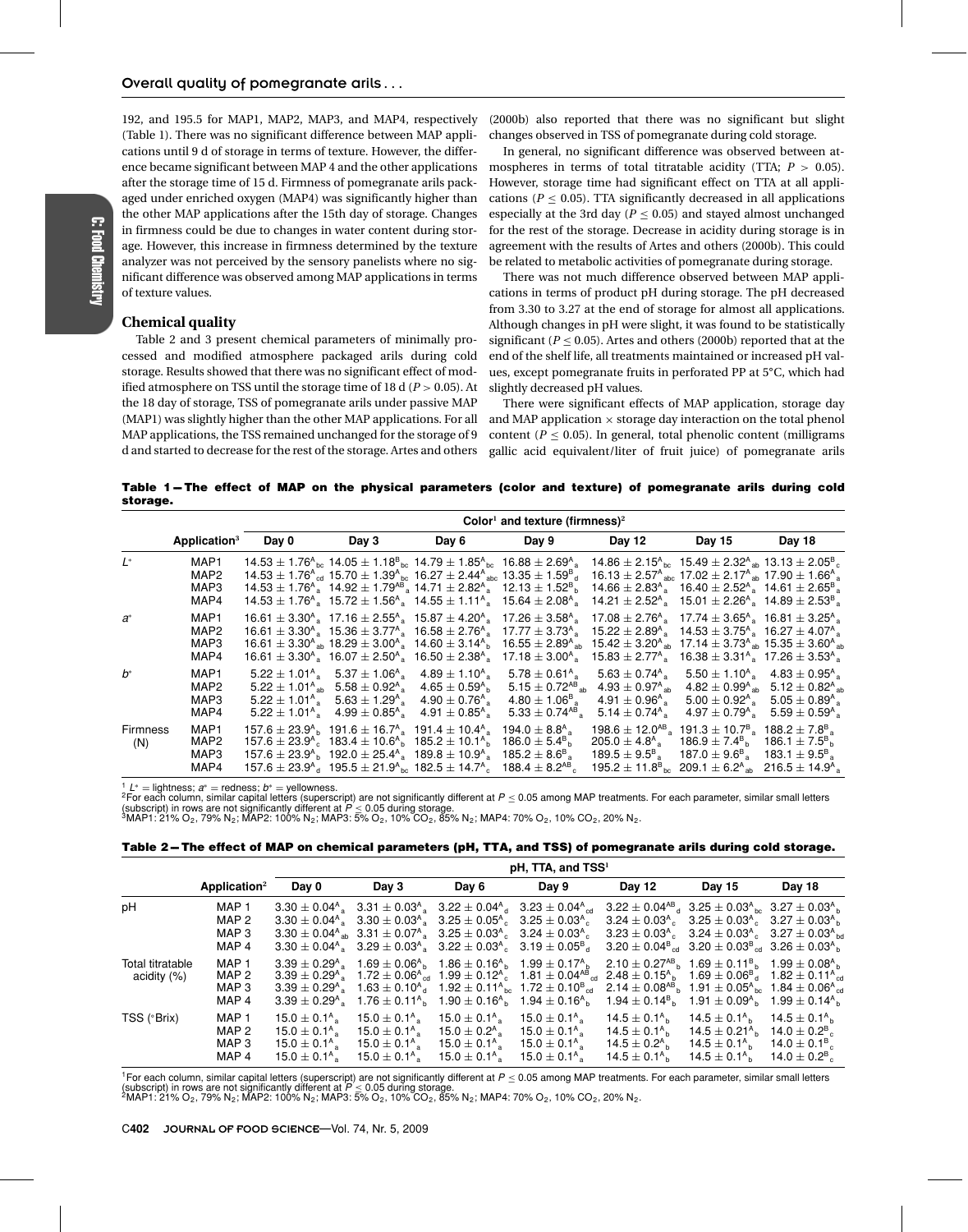| Table 3-The effect of MAP on chemical parameters (f<br>during cold storage.                                                                                                                                                                            |                              |                                                                                                                 |                                                                                       |                                                                                                                                                                                                                                         |                                                                                                      |                                                                                              | otal phenolic content, total anthocyanin content, and total antioxidant activity) of pomegranate arils                |                                                                                        |
|--------------------------------------------------------------------------------------------------------------------------------------------------------------------------------------------------------------------------------------------------------|------------------------------|-----------------------------------------------------------------------------------------------------------------|---------------------------------------------------------------------------------------|-----------------------------------------------------------------------------------------------------------------------------------------------------------------------------------------------------------------------------------------|------------------------------------------------------------------------------------------------------|----------------------------------------------------------------------------------------------|-----------------------------------------------------------------------------------------------------------------------|----------------------------------------------------------------------------------------|
|                                                                                                                                                                                                                                                        |                              |                                                                                                                 |                                                                                       |                                                                                                                                                                                                                                         |                                                                                                      | Total phenolic content, total anthocyanin content, and total antioxidant activity $^{\rm l}$ |                                                                                                                       |                                                                                        |
|                                                                                                                                                                                                                                                        | Application <sup>2</sup>     | Day 0                                                                                                           | Day 3                                                                                 | Day 6                                                                                                                                                                                                                                   | Day 9                                                                                                | Day 12                                                                                       | Day 15                                                                                                                | Day 18                                                                                 |
| Total phenolic content                                                                                                                                                                                                                                 | VAP <sub>1</sub>             | $1448.4 \pm 21.3^4$<br>$1448.4 \pm 21.3^4$<br>$1448.4 \pm 21.3^4$<br>$1448.4 \pm 21.3^4$<br>$1448.4 \pm 21.3^4$ | $1487.6 \pm 54.7$ <sup>AB</sup> cd                                                    | $507.5 \pm 52.3^{\circ}{}_{\circ d}$                                                                                                                                                                                                    | $622.0 \pm 77.3^{\circ}$ <sub>5</sub><br>506.7 ± 79.2 <sup>B</sup> <sub>b</sub>                      | $695.6 \pm 85.4^{\text{A}}_{\text{a}}$<br>$575.0 \pm 57.2^{\text{B}}_{\text{a}}$             | 628.1 $\pm$ 54.0 <sup>A</sup> <sub>b</sub>                                                                            | $531.8 \pm 89.2^{\text{A}}_{\text{c}}$<br>468.8 $\pm$ 83.8 <sup>AB</sup> <sub>bc</sub> |
|                                                                                                                                                                                                                                                        | <b>MAP2</b>                  |                                                                                                                 | $1412.7 + 9.3^\circ$                                                                  | $473.8 \pm 73.0$ <sup>A</sup> bc                                                                                                                                                                                                        |                                                                                                      | $\mathfrak{a}$                                                                               |                                                                                                                       |                                                                                        |
|                                                                                                                                                                                                                                                        | <b>AAP3</b>                  |                                                                                                                 | $454.5 \pm 42.0^8$ <sub>bc</sub>                                                      | $472.6 \pm 53.9$ <sup>A</sup> bc                                                                                                                                                                                                        | $\begin{array}{c} 387.0 \pm 84.5 ^{\circ} _{\circ}\\ 523.2 \pm 96.0 ^{\circ} _{\circ}\\ \end{array}$ | $610.3 + 82.6^9$                                                                             | $502.1 \pm 34.4^{\circ}_{\circ}$<br>$517.7 \pm 98.9^{\circ}_{\circ}$                                                  | $504.2 \pm 96.6^{AB}$                                                                  |
|                                                                                                                                                                                                                                                        | MAP4                         |                                                                                                                 | $520.4 \pm 55.2^{A}$                                                                  | $518.3 \pm 48.2^{\circ}$                                                                                                                                                                                                                |                                                                                                      | $644.2 \pm 88.3^{48}$<br>$644.2 \pm 88.3^{48}$                                               | $705.3 \pm 95.1^{\circ}$                                                                                              | $415.2 \pm 111.4^{\circ}$                                                              |
| Total anthocyanin content                                                                                                                                                                                                                              |                              | $311.4 \pm 5.3^{A}$                                                                                             | đ<br>$321.9 \pm 3.4^{\circ}$                                                          | $318.3 \pm 7.2^8$                                                                                                                                                                                                                       | $322.3 \pm 6.4^{\text{A}}_{\text{a}}$                                                                |                                                                                              |                                                                                                                       | $279.0 \pm 7.5^{\circ}$ d                                                              |
|                                                                                                                                                                                                                                                        | MAP1<br>MAP2<br>MAP4<br>MAP4 | $311.4 \pm 5.3^{A}_{a}$                                                                                         | $268.8 + 8.0^{\circ}$                                                                 | $\begin{array}{l} 2\, 0.3\, 1.4\, 0.3\, 0.4\, 0.5\, 0.5\, 0.5\, 0.5\, 0.5\, 0.5\, 0.5\, 0.5\, 0.5\, 0.5\, 0.5\, 0.5\, 0.5\, 0.5\, 0.5\, 0.5\, 0.5\, 0.5\, 0.5\, 0.5\, 0.5\, 0.5\, 0.5\, 0.5\, 0.5\, 0.5\, 0.5\, 0.5\, 0.5\, 0.5\, 0.5\$ | $287.2 \pm 17.8^{\circ}$                                                                             | $299.6 \pm 10.0^{\circ}$<br>$293.4 \pm 6.8^{\circ}$<br>$288.5 \pm 8.9^{\circ}$ <sub>bc</sub> | $305.0 \pm 5.6^{\circ}$<br>$271.2 \pm 30.5^{\circ}$<br>$258.7 \pm 26.6^{\circ}$                                       | $265.3 \pm 10.0^B$ <sub>c</sub>                                                        |
|                                                                                                                                                                                                                                                        |                              | $311.4 \pm 5.3^{A}$                                                                                             |                                                                                       |                                                                                                                                                                                                                                         | $271.0 \pm 11.3$ <sup>D</sup> <sub>de</sub>                                                          |                                                                                              |                                                                                                                       | $279.2 \pm 12.5$ <sup>A</sup> cd                                                       |
|                                                                                                                                                                                                                                                        |                              | $311.4 \pm 5.3^4$                                                                                               | $296.9 \pm 11.7^{\text{B}}_{\text{ab}}$<br>310.3 $\pm$ 21.6 <sup>A</sup> <sub>b</sub> |                                                                                                                                                                                                                                         | $308.0 \pm 13.8^{\circ}$                                                                             | $299.2 \pm 12.3^{\circ}{}_{bc}$                                                              | $\pm$ 3.3 <sup>A</sup> <sub>c</sub><br>292.1                                                                          | $274.2 \pm 9.8^{AB}$                                                                   |
| Total antioxidant activity (%)                                                                                                                                                                                                                         | MAP <sub>1</sub>             | $43.74 \pm 1.07^{\circ}$                                                                                        | $42.23 \pm 0.52^{\circ}$ <sub>d</sub>                                                 | $46.42 \pm 1.26^{\circ}$                                                                                                                                                                                                                | $47.90 + 0.64^8$                                                                                     | $45.79 \pm 0.84^{\circ}$                                                                     |                                                                                                                       | $41.46 \pm 2.18^{\circ}$                                                               |
|                                                                                                                                                                                                                                                        | MAP <sub>2</sub>             | $43.74 \pm 1.07^{A}$                                                                                            | $42.96 \pm 0.88^\circ$ cd                                                             | $48.55 \pm 0.44^{\text{B}}_{\text{a}}$<br>47.76 $\pm$ 0.55 $^{\circ}$ <sub>a</sub>                                                                                                                                                      | $49.06 \pm 0.53^{A}$ <sub>a</sub>                                                                    | $46.49 \pm 1.17\degree$ <sub>b</sub>                                                         | $\begin{array}{c} 46.59 \pm 0.85^{\text{B}} \\ 45.79 \pm 2.51^{\text{B}} \\ 46.87 \pm 2.12^{\text{B}} \\ \end{array}$ | $42.11 \pm 0.85^{\circ}$                                                               |
|                                                                                                                                                                                                                                                        | VIAP <sub>3</sub>            | $43.74 \pm 1.07^4$                                                                                              | $45.18 \pm 1.39^{\text{B}}$ c                                                         |                                                                                                                                                                                                                                         | $46.50 \pm 1.56^{\circ}$                                                                             | $47.70 \pm 0.46$ <sup>B</sup> ab                                                             |                                                                                                                       | $43.51 \pm 1.02^B_{\ d}$                                                               |
|                                                                                                                                                                                                                                                        | MAP4                         | $43.74 \pm 1.07$ <sup>A</sup>                                                                                   | $47.48 \pm 0.93$ <sup>A</sup>                                                         | $49.54 \pm 0.44^{\mathsf{A}}$                                                                                                                                                                                                           | $49.17 \pm 0.83^{A}$                                                                                 | 49.17 $\pm$ 0.94 $^{A}$ <sub>b</sub>                                                         | $51.25 \pm 0.60^{4}2_{a}$                                                                                             | 46.16 $\pm$ 1.05 $^{A}_{d}$                                                            |
| For each column, similar capital letters (superscript) are not significantly different at $P \leq 0.05$ among MAP treatments. For each parameter, similar small letters (subscript) in rows are not significantly different at                         |                              |                                                                                                                 |                                                                                       |                                                                                                                                                                                                                                         |                                                                                                      |                                                                                              |                                                                                                                       |                                                                                        |
| during storage.<br><sup>2</sup> MAP1: 21% O <sub>2</sub> , 79% N <sub>2</sub> ; MAP2: 100% N <sub>2</sub> ; MAP3: 5% O <sub>2</sub> , 10% CO <sub>2</sub> , 85% N <sub>2</sub> ; MAP4: 70% O <sub>2</sub> , 10% CO <sub>2</sub> , 20% N <sub>2</sub> . |                              |                                                                                                                 |                                                                                       |                                                                                                                                                                                                                                         |                                                                                                      |                                                                                              |                                                                                                                       |                                                                                        |
|                                                                                                                                                                                                                                                        |                              |                                                                                                                 |                                                                                       |                                                                                                                                                                                                                                         |                                                                                                      |                                                                                              |                                                                                                                       |                                                                                        |

# Overall quality of pomegranate arils . . . arils

increased slightly until the 12th d of storage, and then decreased for all the treatments. The diversity of the amounts of total phenolic content during storage was probably due to changes in total acidity and TSS content, which in return affected the total anthocyanin content and total antioxidant activity. Although there were some differences, the effect of MAP application on the total phenolic content was not as pronounced as the effect of storage time.

There were significant effects of MAP application, storage day, and MAP application  $\times$  storage day interaction on the total anthocyanin content ( $P \leq 0.05$ ). In general, total anthocyanin content decreased as the storage time increased for all treatments. Total anthocyanin content decreased from 311.3 mg cyanidin-3-glucoside equivalent/L of fruit juice at day 0 to 279, 265.3, 279.2, and 274.2 mg cyanidin-3-glucoside equivalent/L of fruit juice after 18 d of storage for MAP1, MAP2, MAP3, and MAP4, respectively. Pomegranate arils packaged in air (MAP1) and enriched oxygen (MAP4) had higher total anthocyanin contents than the samples packaged in nitrogen (MAP2) or low oxygen atmosphere (MAP3) during storage. No significant change in total anthocyanin content in arils (cultivar Mollar) during MAP storage at 1 **◦**C up to 7 d was reported by Gil and others (1996). Lopez-Rubira and others (2005) also reported that there was no significant change in total anthocyanin content of early harvested pomegranates after 13 d of storage. Our results were in agreement with these studies.

Pomegranate exhibits good antioxidant capacity primarily due to its high levels of phenolic acids, flavonoids and other polyphenolic compounds (Aviram and others 2002; Kulkarni and Aradhya 2005). There was a significant effect of MAP, storage day, and MAP application  $\times$  storage day interaction for the total antioxidant activity of pomegranate arils ( $P \leq 0.05$ ). Total antioxidant activity increased until the 9 d of storage then decreased under passive (MAP1) and active MAPs with low or no oxygen (MAP2 and MAP3, respectively). On the other hand, the total antioxidant activity of pomegranate arils packaged under enriched  $O<sub>2</sub>$  atmosphere (MAP4) increased until the 15 d of storage then decreased, and its activity was significantly higher than the other MAP applications on the 18th day of storage (Table 3). While pomegranate arils packaged under MAP1 (21% oxygen) had the highest loss in antioxidant activity, there was an increase in antioxidant activity for the samples packaged under enriched oxygen (MAP4) compared to its initial level. There was a positive relationship between antioxidant activity (%) and total phenolic content indicating the effect of polyphenol content on antioxidant activity (Table 3). Lopez-Rubira and others (2005) reported that the antioxidant activity of pomegranate arils UV-C treated and packaged in PP trays sealed with BOPP film under passive MAP did not significantly change throughout the storage time of 15 d at 5 **◦**C.

# **Microbial quality**

Yeast and mold growth was under the limit of detection for all the treatments. The aerobic mesophilic bacteria were in the range of 2.30 to 4.51 log CFU/g at the end of the storage (Table 4). The lowest count was observed at high oxygen application as 2.3 log CFU/g and the highest count was observed at 100% nitrogen application as 4.51 log CFU/g. This level did not affect the sensory quality of pomegranate arils at the end of the storage time. Even the highest microbial count was under 7 log CFU/g, which was established as maximum limit for aerobic bacteria by the Spanish legislation (Lopez-Rubira and others 2005). High levels of  $O<sub>2</sub>$  has been found to be effective in inhibiting enzymatic discoloration, preventing anaerobic fermentation reactions, and inhibiting aerobic and anaerobic microbial growth. Among the most often used gases in MAP ( $O_2$ ,  $CO_2$ , and  $N_2$ ), only  $CO_2$  has significant and direct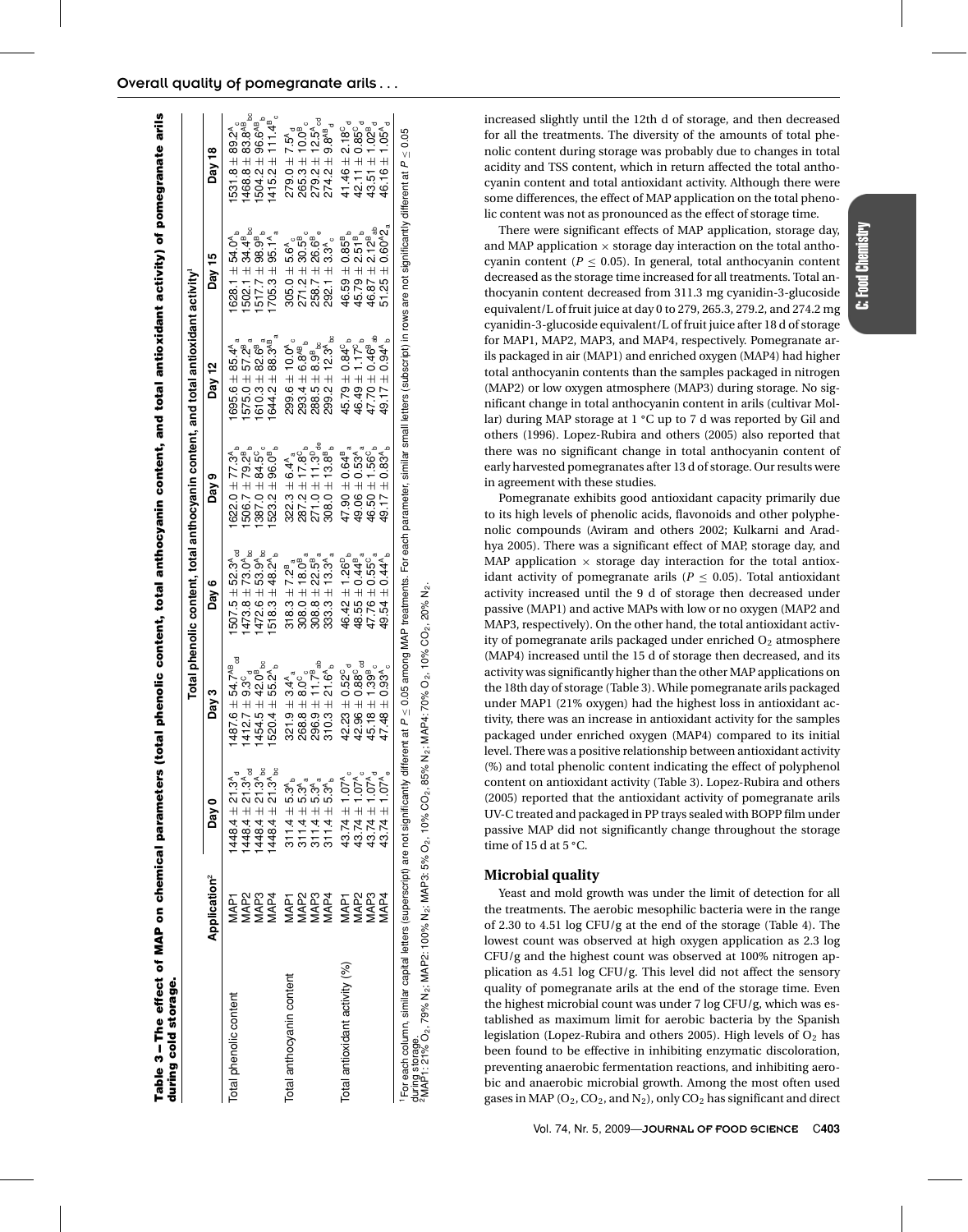#### **Table 4 – The effect of MAP on the microbial quality (total mesophilic aerobic count, log CFU/g).**

|                          | Total mesophilic aerobic bacterial count (log CFU/g) <sup>1</sup> |                    |       |                       |                   |                    |                   |  |  |  |  |
|--------------------------|-------------------------------------------------------------------|--------------------|-------|-----------------------|-------------------|--------------------|-------------------|--|--|--|--|
| Application <sup>2</sup> | Day 0                                                             | Day 3              | Dav 6 | Day 9                 | <b>Day 12</b>     | Day 15             | Day 18            |  |  |  |  |
| MAP1                     | $\leq 1^{\circ}$ <sub>h</sub>                                     | $<$ 1 $^{\circ}$   |       | $\leq 1^{\mathsf{A}}$ | ${<}1^{\circ}$    | 4.36 <sup>A</sup>  | 4.48 $A_{a}$      |  |  |  |  |
| MAP2                     | $<1^{\circ}$ <sub>d</sub>                                         | $\leq 1^{\circ}$   |       | ${<}1^{\mathsf{A}}$ d | 1.78 <sup>A</sup> | 2.53 <sup>BC</sup> | 4.51 <sup>A</sup> |  |  |  |  |
| MAP3                     | ${<}1^{\mathsf{A}}$ d                                             | $<$ 1 $^{\circ}$   |       | $\leq 1^{\circ}$      | 1.78 <sup>A</sup> | $2.76B_{h}$        | 3.36 <sup>B</sup> |  |  |  |  |
| MAP4                     | $\leq 1^{\mathsf{A}}$                                             | $<$ 1 <sup>A</sup> | ΙA    | 1 A                   | .63 <sup>B</sup>  | 2.25 <sup>c</sup>  | 2.30 <sub>9</sub> |  |  |  |  |

<sup>1</sup>For each column, similar capital letters (superscript) are not significantly different at P ≤ 0.05 among MAP treatments. For each parameter, similar small letters<br>(subscript) in rows are not significantly different at

Table 5-The effect of MAP on the sensory attributes and acceptance of pomegranate arils during cold storage.

|                       |                                                      |       |                                                                                                                                                                                                                                                                                                                                                            |                                                                                                                                                                                                                      | Panelist scores <sup>1</sup>                                                                                                                                                                                                                                                        |                                                                                                                                                                                                                                                                                                                                                                                                                                                                                                                                                                                                     |                                                                                                                                                                                                                                                                                                                      |        |
|-----------------------|------------------------------------------------------|-------|------------------------------------------------------------------------------------------------------------------------------------------------------------------------------------------------------------------------------------------------------------------------------------------------------------------------------------------------------------|----------------------------------------------------------------------------------------------------------------------------------------------------------------------------------------------------------------------|-------------------------------------------------------------------------------------------------------------------------------------------------------------------------------------------------------------------------------------------------------------------------------------|-----------------------------------------------------------------------------------------------------------------------------------------------------------------------------------------------------------------------------------------------------------------------------------------------------------------------------------------------------------------------------------------------------------------------------------------------------------------------------------------------------------------------------------------------------------------------------------------------------|----------------------------------------------------------------------------------------------------------------------------------------------------------------------------------------------------------------------------------------------------------------------------------------------------------------------|--------|
|                       | Application $2$                                      | Day 0 | Day 3                                                                                                                                                                                                                                                                                                                                                      | Day 6                                                                                                                                                                                                                | Day 9                                                                                                                                                                                                                                                                               | Day 12                                                                                                                                                                                                                                                                                                                                                                                                                                                                                                                                                                                              | Day 15                                                                                                                                                                                                                                                                                                               | Day 18 |
| Color                 | MAP <sub>1</sub><br>MAP <sub>2</sub><br>MAP3<br>MAP4 |       | $4.67 \pm 0.52$ <sup>A</sup> <sub>a</sub> $4.67 \pm 0.52$ <sup>A</sup> <sub>a</sub><br>$4.67 \pm 0.52^{\circ}$ $4.50 \pm 0.55^{\circ}$ <sub>ab</sub><br>$4.67 \pm 0.52^{\text{A}}_{\text{ab}}$ $4.33 \pm 0.82^{\text{A}}_{\text{abc}}$<br>$4.67 \pm 0.52$ <sup>A</sup> , $4.33 \pm 0.52$ <sup>A</sup> <sub>a</sub>                                         | $4.83 \pm 0.41$ <sup>A</sup> .<br>$4.83 \pm 0.41$ <sup>A</sup> <sub>a</sub><br>$4.33 \pm 0.52^{\rm A}$ <sub>abc</sub><br>$4.67 \pm 0.52$ <sup>A</sup>                                                                | $4.83 \pm 0.41^{\circ}$ $4.67 \pm 0.52^{\circ}$<br>$4.33 \pm 0.82$ <sup>A</sup> <sub>ab</sub> 5.00 $\pm$ 0.06 <sup>A</sup> <sub>a</sub><br>$4.33 \pm 0.82$ <sup>A</sup> <sub>abc</sub> $4.83 \pm 0.41$ <sup>A</sup> <sub>a</sub><br>$4.50 \pm 0.84^{\circ}$ $4.67 \pm 0.52^{\circ}$ |                                                                                                                                                                                                                                                                                                                                                                                                                                                                                                                                                                                                     | $4.50 \pm 0.55^{\text{A}}_{\text{ab}}$ 4.00 $\pm$ 0.63 <sup>A</sup> <sub>b</sub><br>$3.83 \pm 0.75^{\circ}$ $3.83 \pm 0.75^{\circ}$ b<br>$3.83 \pm 0.75$ <sup>A</sup> <sub>bc</sub> $3.50 \pm 0.55$ <sup>A</sup> <sub>c</sub><br>$4.50 \pm 0.84$ <sup>A</sup> <sub>a</sub> $4.00 \pm 0.63$ <sup>A</sup> <sub>a</sub> |        |
| Freshness             | MAP <sub>1</sub><br>MAP <sub>2</sub><br>MAP3<br>MAP4 |       | $4.83 \pm 0.41$ <sup>A</sup> <sub>a</sub> $4.83 \pm 0.41$ <sup>A</sup> <sub>a</sub><br>$4.83 \pm 0.41^{\circ}$ $4.50 \pm 0.55^{\circ}$ <sub>ab</sub><br>$4.83 \pm 0.41^{\circ}$ $4.67 \pm 0.52^{\circ}$<br>$4.83 \pm 0.41^{\circ}$ $4.50 \pm 0.55^{\circ}$ <sub>ab</sub>                                                                                   | $4.67 \pm 0.52$ <sup>A</sup> sh<br>$4.83 \pm 0.41$ <sup>A</sup> <sub>a</sub><br>$4.33 \pm 0.52^{\text{A}}$ <sub>ab</sub><br>$4.33 \pm 0.52^{\text{A}}$ <sub>ah</sub>                                                 |                                                                                                                                                                                                                                                                                     | $4.83 \pm 0.41^{\circ}$ $4.17 \pm 0.75^{\circ}$ hc<br>$4.17 \pm 0.75$ <sup>A</sup> <sub>abc</sub> $4.83 \pm 0.41$ <sup>A</sup> <sub>a</sub><br>$4.50 \pm 0.84^{\circ}$ <sub>ab</sub> $4.83 \pm 0.41^{\circ}$ <sub>a</sub> $3.83 \pm 0.75^{\circ}$ <sub>bc</sub> $3.33 \pm 0.82^{\circ}$ <sub>c</sub><br>$4.50 \pm 0.84^{\circ}$ <sub>ab</sub> $4.50 \pm 0.55^{\circ}$ <sub>ab</sub> $3.83 \pm 0.98^{\circ}$ <sub>b</sub> $4.00 \pm 0.89^{\circ}$ <sub>at</sub>                                                                                                                                      | $4.33 \pm 0.52$ <sup>A</sup> <sub>abc</sub> $3.83 \pm 0.41$ <sup>A</sup> <sub>c</sub><br>$3.83 \pm 0.75$ <sup>A</sup> <sub>bc</sub> $3.67 \pm 0.52$ <sup>A</sup> <sub>c</sub>                                                                                                                                        |        |
| Taste                 | MAP <sub>1</sub><br>MAP <sub>2</sub><br>MAP3<br>MAP4 |       | $5.00 \pm 0.04^{\circ}$ 4.83 $\pm$ 0.41 <sup>A</sup> <sub>ab</sub><br>$5.00 \pm 0.04^{\circ}$ 4.67 $\pm 0.52^{\circ}$<br>$5.00 \pm 0.04^{\circ}$ 4.50 $\pm$ 0.55 <sup>A</sup> ab<br>$5.00 \pm 0.04^{\circ}$ 4.33 $\pm$ 0.52 <sup>A</sup> <sub>ah</sub>                                                                                                     | $4.17 \pm 0.75$ <sup>A</sup> <sub>cd</sub><br>$4.33 \pm 0.82$ <sup>A</sup><br>$4.00 \pm 0.63^{A}$ <sub>h</sub><br>$4.33 \pm 0.52$ <sup>A</sup> <sub>ah</sub>                                                         |                                                                                                                                                                                                                                                                                     | $4.83 \pm 0.41^{\text{A}}_{\text{ab}}$ $4.67 \pm 0.52^{\text{A}}_{\text{abc}}$ $4.33 \pm 0.52^{\text{A}}_{\text{bcd}}$ $4.00 \pm 0.63^{\text{A}}_{\text{d}}$<br>$4.17 \pm 0.75$ <sup>A</sup> <sub>a</sub> $4.67 \pm 0.52$ <sup>A</sup> <sub>a</sub> $3.33 \pm 0.82$ <sup>A</sup> <sub>b</sub> $3.17 \pm 0.75$ <sup>A</sup> <sub>b</sub><br>$4.50 \pm 0.55^{\circ}$ <sub>ab</sub> $4.33 \pm 0.82^{\circ}$ <sub>ab</sub> $4.00 \pm 0.63^{\circ}$ <sub>b</sub> $3.00 \pm 1.26^{\circ}$ <sub>c</sub><br>$4.83 \pm 0.41^{\circ}$ $4.67 \pm 0.52^{\circ}$ $4.83 \pm 1.33^{\circ}$ $6.83 \pm 0.82^{\circ}$ |                                                                                                                                                                                                                                                                                                                      |        |
| Texture               | MAP <sub>1</sub><br>MAP2<br>MAP3<br>MAP4             |       | $5.00 \pm 0.05^{\circ}$ 5.00 $\pm$ 0.00 <sup>A</sup> <sub>a</sub><br>$5.00 \pm 0.05^{\circ}$ 4.33 $\pm 0.52^{\circ}$<br>$5.00 \pm 0.05^{\circ}$ 4.67 $\pm$ 0.52 <sup>AB</sup> <sub>ab</sub> 4.33 $\pm$ 0.52 <sup>A</sup> <sub>ab</sub><br>$5.00 \pm 0.05^{\circ}$ 4.83 $\pm$ 0.41 <sup>AB</sup> 4.33 $\pm$ 0.52 <sup>A</sup> <sub>ah</sub>                 | $4.67 \pm 0.82^{\text{A}}$ <sub>ah</sub><br>$4.67 \pm 0.52$ <sup>A</sup>                                                                                                                                             | $4.67 \pm 0.52$ <sup>A</sup>                                                                                                                                                                                                                                                        | $4.83 \pm 0.41^{\circ}$ $4.50 \pm 0.55^{\circ}$ abc $4.00 \pm 0.89^{\circ}$ bc $3.83 \pm 0.41^{\circ}$ c<br>$4.67 \pm 0.52^{\circ}$ 4.83 $\pm$ 0.41 <sup>A</sup> <sub>3</sub> 3.33 $\pm$ 0.82 <sup>A</sup> <sub>b</sub> 3.50 $\pm$ 1.05 <sup>A</sup> <sub>b</sub><br>$4.67 \pm 0.82$ <sup>A</sup> <sub>ab</sub> $4.50 \pm 0.55$ <sup>A</sup> <sub>ab</sub> $4.00 \pm 0.63$ <sup>A</sup> <sub>bc</sub> $3.50 \pm 1.05$ <sup>A</sup> <sub>c</sub>                                                                                                                                                     | $4.50 \pm 0.55$ <sup>A</sup> <sub>a</sub> $3.67 \pm 0.82$ <sup>A</sup> <sub>bc</sub> $3.50 \pm 1.05$ <sup>A</sup> <sub>c</sub>                                                                                                                                                                                       |        |
| Overall<br>acceptance | MAP <sub>1</sub><br>MAP2<br>MAP3<br>MAP4             |       | $5.00 \pm 0.06$ <sup>A</sup> <sub>a</sub> 4.83 $\pm$ 0.41 <sup>A</sup> <sub>ab</sub><br>$5.00 \pm 0.06$ <sup>A</sup> <sub>a</sub> $4.33 \pm 0.52$ <sup>A</sup> <sub>a</sub><br>$5.00 \pm 0.06$ <sup>A</sup> <sub>a</sub> 4.67 $\pm$ 0.52 <sup>A</sup> <sub>ab</sub><br>$5.00 \pm 0.06$ <sup>A</sup> <sub>a</sub> 4.83 $\pm$ 0.41 <sup>A</sup> <sub>a</sub> | $4.33 \pm 0.52^{AB}$ bod $4.83 \pm 0.41^{A}$ ab $4.50 \pm 0.55^{A}$ abc $4.00 \pm 0.63^{A}$ cd $3.83 \pm 0.41^{A}$ d<br>$4.83 \pm 0.41^{\circ}$ .<br>$4.00\pm0.63^{\text{\tiny B}}$ h<br>$4.33\pm0.52^{\text{AB}}$ , |                                                                                                                                                                                                                                                                                     | $4.50 \pm 0.55^{\circ}$ 4.83 $\pm$ 0.41 <sup>A</sup> <sub>3</sub> 3.50 $\pm$ 1.05 <sup>A</sup> <sub>b</sub> 3.33 $\pm$ 0.82 <sup>A</sup> <sub>b</sub><br>$4.50 \pm 0.84^{\circ}$ ab $4.50 \pm 0.84^{\circ}$ ab $3.83 \pm 0.75^{\circ}$ $2.83 \pm 1.17^{\circ}$<br>$4.67 \pm 0.52^{\circ}$ 4.67 $\pm$ 0.52 <sup>A</sup> <sub>3</sub> 3.50 $\pm$ 1.05 <sup>A</sup> <sub>b</sub> 3.50 $\pm$ 1.05 <sup>A</sup> <sub>b</sub>                                                                                                                                                                             |                                                                                                                                                                                                                                                                                                                      |        |

<sup>1</sup>For each column, similar capital letters (superscript) are not significantly different at P ≤ 0.05 among MAP treatments. For each parameter, similar small letters<br>(subscript) in rows are not significantly different at

antimicrobial activity due to alteration of cell membrane function including effects on nutrient uptake and absorption, direct inhibition of enzymes, or decreases in the rate of enzyme reactions, penetration of bacterial membranes leading to intracellular pH changes and changes to the physicochemical properties of proteins (Farber 1991).

Lopez-Rubira and others (2005) reported that microbial counts of minimally fresh processed arils increased throughout shelf life at 5 **◦**C. Even though they treated the arils with UV-C, the shelf life was limited to 10 to 12 d due to the microbial growth. In our study, the arils were treated with chlorine.

#### **Sensory quality**

Table 5 shows the effects of MAP on the sensory attributes and acceptance of pomegranate arils during cold storage. The minimally processed pomegranate arils were acceptable (the sensory score of 3 and above out of 5) in terms of product attributes such as aril color, freshness, taste, and texture at all atmospheres until the end of the storage time. Overall, the pomegranate arils packed with air, nitrogen, and enriched oxygen were acceptable by the sensory panelists on the 18th day; however, it was limited to 15 d for the low oxygen atmosphere. The overall acceptance score of pomegranate arils packaged under low oxygen atmosphere was 2.8, which was lower than the acceptable level (score 3) on the storage day of 18. According to Lopez-Rubira and others (2005), the limit of visual quality by consumers was 14 d for early harvested (October) and 10 d for late harvested (December) pomegranate arils.

#### **Conclusions**

 $\bigwedge$  s a general trend, slight or no significant changes were de-<br>tected in chemical, physical and sensory quality during refrigerated storage. The shelf life of pomegranate arils of Hicaznar was suggested as 18 d under air, nitrogen, and enriched oxygen atmospheres, and 15 d under the low oxygen atmosphere with the package type of PP tray with BOPP film at 5 **◦**C storage. The selected packaging material combined with modified atmosphere at low storage temperature provided commercially acceptable shelf life of 18 d, quality, and convenience for pomegranate arils sanitized with chlorine.

#### **Acknowledgments**

The authors acknowledge project funding provided by Prime Ministry State Planning Organization in Turkey (project nr 03 K 120860). We thank Polinas (Manisa, Turkey) for providing packaging film, Huhtamaki (Istanbul, Turkey) for providing PP trays, and IC Tahal (Antalya, Turkey) for providing fruits. The authors are thankful to Bayram Toper, Fadime Atalay, İbrahim Arısoy, İlhan Düver, Rüstem Gümüş, and Emel Karacay for their help in the process and laboratory analysis.

#### **References**

- Al-Maiman SA, Ahmad D. 2002. Changes in physical and chemical properties during pomegranate (*Punica granatum* L.) fruit maturation. Food Chem 76:437– 41.
- AOAC. 2003. Official methods of analysis of AOAC International. 17th ed., 2nd revision, Arlington, Va.: Assoc. Official Analytical Chemists.
- Artes F, Tomas-Barberan FA. 2000a. Post-harvest technological treatments of pomegranate and preparation of derived products. In: Melgarejo P, Martinez JJ,

C: